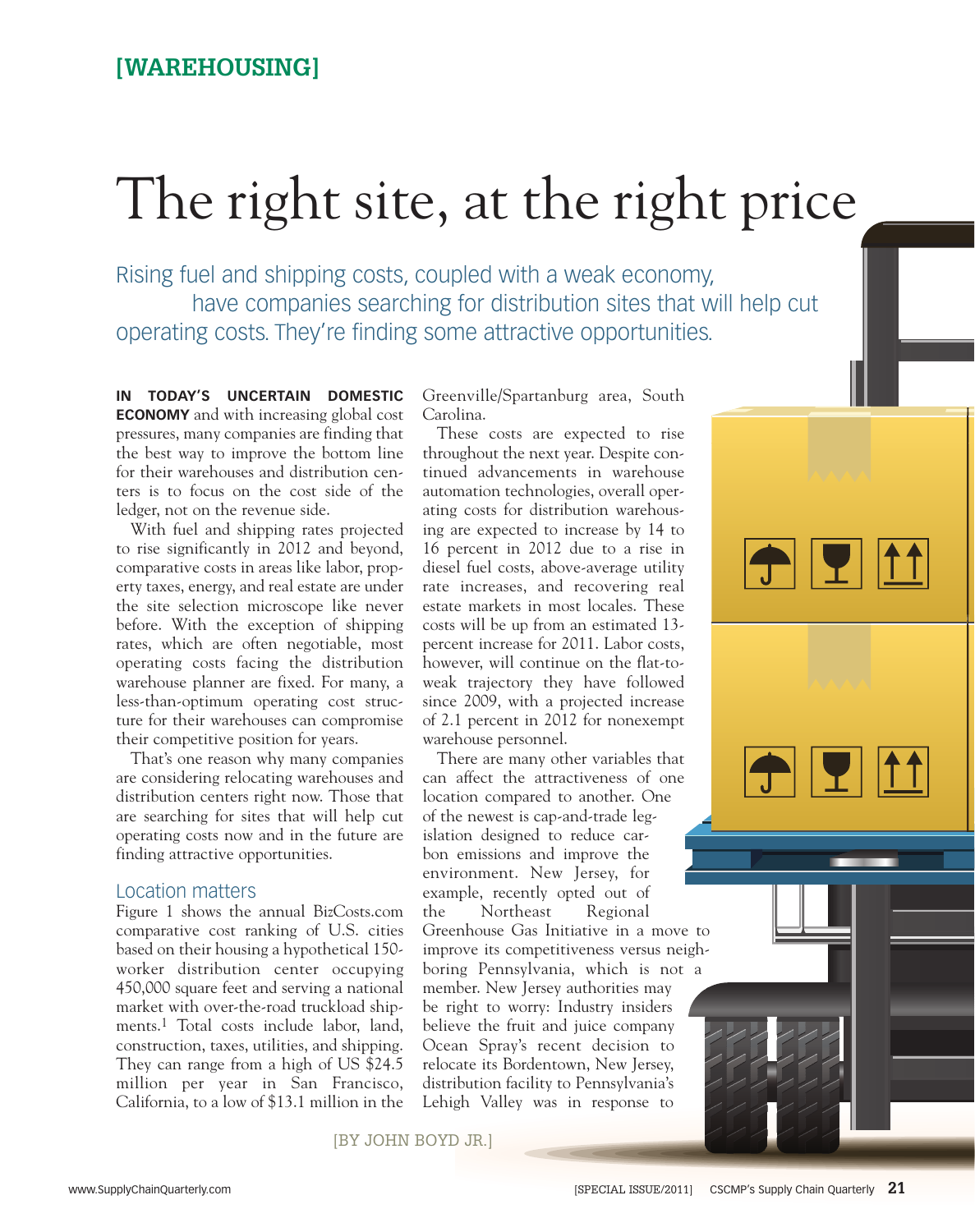concerns about New Jersey's carbon program and escalating utility prices.

Another business climate variable that companies continue to monitor is the relative strength of unions in each state. "Right-to-work" status continues to be a hot-button issue for many companies involved in distribution. Right-to-work legislation restricts the power of organized labor by barring practices such as requiring union membership to work in a warehouse or factory. This can be very important for some projects, as labor costs can account for as much as 50 percent of overall warehouse operating expenses. Lower labor costs and more favorable labor/management relations tend to be found in the 22 states that have right-towork legislation, mostly in the South and West.

Nowhere is the strength of the unions more of an issue for the supply chain field than in California, where California Bill AB 950 could effectively keep the now-dominant independent drayage trucks from working at California's major ports, including Los Angeles/Long Beach. That measure could lead to larger, possibly unionized trucking organizations controlling drayage operations between the ports and regional warehouses.

The likely result of the California legislation would be a further increase in distribution costs in that state. The rise in costs could then drive distribution projects to other markets along the I-15 and I-10 corridors, including North Las Vegas and Mesquite, Nevada; St. George, Utah; and Phoenix, Kingman, and Casa Grande, Arizona. All of these locations are in right-to-work states where land costs and industrial space are also at historic lows due to the real estate collapse in those markets.

## Expanding trade attracts warehousing

Not just the domestic economy but also the global economy is having a profound effect on the location of distribution centers. The cities that are especially well-positioned to attract new distribution projects are those that link to the global economy through ports, airports, and access to NAFTA (North American Free Trade Agreement) trade corridors like the Canamex Corridor in the U.S. West and the I-35 NAFTA Superhighway, which extends from Mexico to Canada in our nation's Heartland region.

Booming north-south NAFTA trade in the manufacturing sector and a resurgent agricultural economy led by corn and ethanol are driving the logistics economies of Heartland cities along the I-35 trade route, including Omaha, Nebraska; Kansas City, Missouri; and Oklahoma City, Oklahoma. Northsouth trade, up 15 percent from last year, is expected to continue to grow as the Canadian economy outpaces that of the United States and the Canadian dollar reaches parity with its U.S. counterpart.

## [FIGURE 1] COMPARATIVE COST RANKINGS FOR OPERATING A WAREHOUSE

| <b>Distribution Warehouse</b> | <b>Total Annual Operating Costs</b><br>(in US dollars) |
|-------------------------------|--------------------------------------------------------|
|                               |                                                        |
| San Francisco, CA             | \$24,482,742                                           |
| San Jose/Sunnyvale, CA        | \$22,247,357                                           |
| Nassau/Suffolk, NY            | \$21,346,401                                           |
| Meadowlands/Northern, NJ      | \$19,909,075                                           |
| Seattle/Bellevue, WA          | \$18,784,374                                           |
| Boston/Cambridge, MA          | \$18,712,773                                           |
| Chicago, IL                   | \$18,005,712                                           |
| Baltimore/Hunt Valley, MD     | \$16,702,687                                           |
| Lehigh Valley, PA             | \$16,134,245                                           |
| St. Louis, MO                 | \$15,131,038                                           |
| Columbus, OH                  | \$14,670,526                                           |
| Atlanta, GA                   | \$14,262,197                                           |
| Memphis, TN                   | \$13,844,349                                           |
| Fort Wayne, IN                | \$13,589,070                                           |
| Greenville/Spartanburg, SC    | \$13,071,245                                           |
|                               |                                                        |

[SOURCE: BIZCOSTS.COM, 2011]

*This cost ranking of U.S. cities is based on their housing a hypothetical 150-worker distribution center occupying 450,000 square feet and serving a national market with over-the-road truckload shipments. Total costs include labor, land, construction, taxes, utilities, and shipping.*

As the Canadian economy grows, some Canadian companies are developing a keen interest in establishing U.S.-based distribution facilities. Due to the strength of the Canadian dollar, and with U.S. real estate prices at all-time lows, the economics are very attractive for Canadian companies that are looking to set up shop in the States for the first time.

Additionally, the expansion of the Panama Canal, set for completion in 2014, is already affecting distribution warehouse site selection. Container shipments are projected to increase tremendously at U.S. East Coast ports, creating inland warehouse opportunities (not unlike California's Inland Empire) for communities situated within a few hours' drive by truck from deepwater ports in Miami and Jacksonville, Florida; Savannah, Georgia; Charleston, South Carolina; Norfolk, Virginia; Baltimore, Maryland; Wilmington, Delaware; Newark/Elizabeth, New Jersey; and Boston, Massachusetts.

Airfreight growth also has been a positive force for a number of distribution projects, especially those close to major hubs operated by UPS in Louisville, Kentucky, and FedEx in Memphis, Tennessee. In addition, Minneapolis, Minnesota; Chicago, Illinois; and St. Louis, Missouri, have strong air cargo service to and from China, a huge plus for a growing number of companies in those areas.